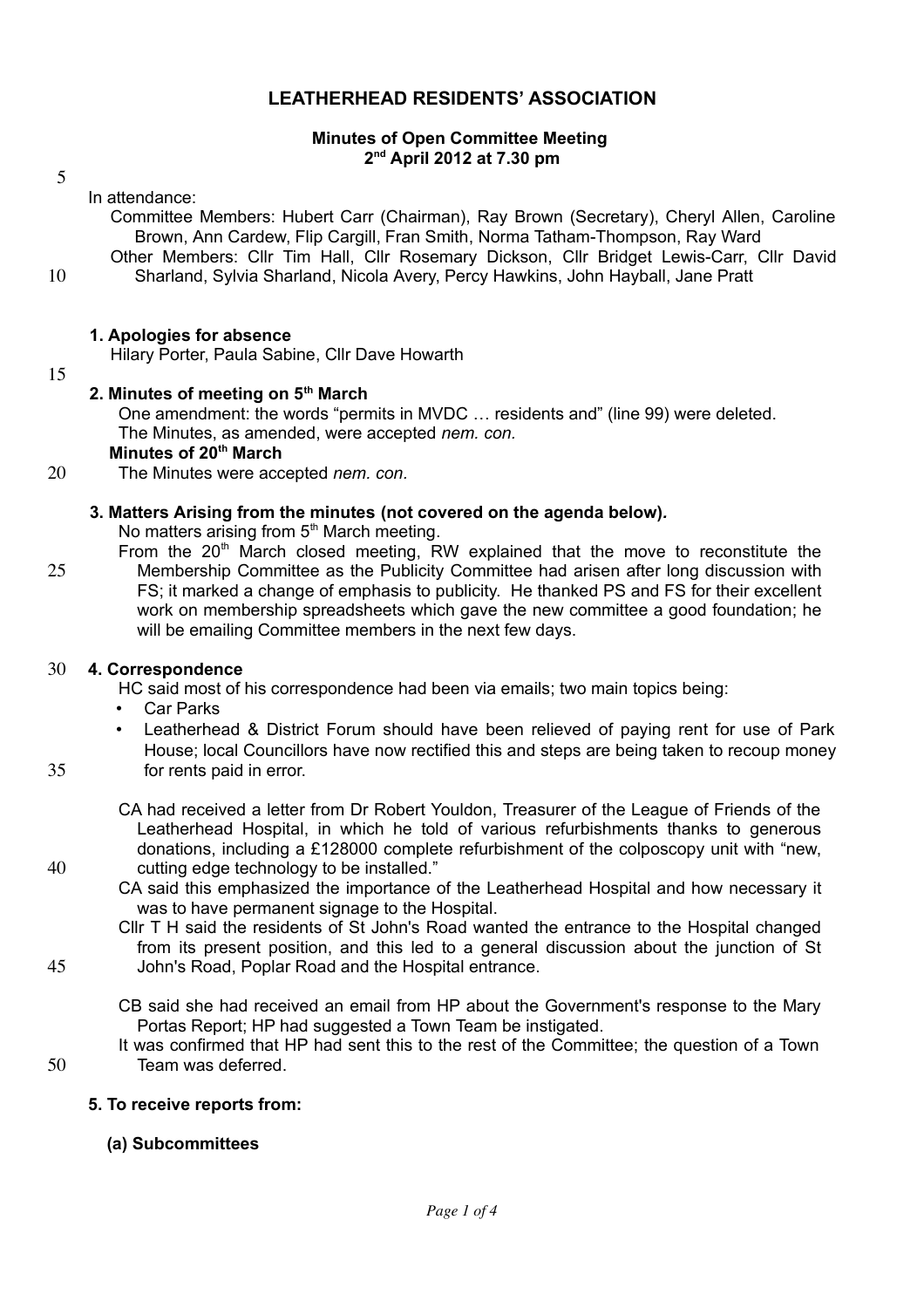## **Environment Subcommittee (Environment April 2012.pdf)**

CA presented the report.

55

75

80

90

95

Re "High Street Planting for the Summer'"

- CB asked how will we get funding for planters if Natwest Bank is unable to help. CA confirmed the Bank will not help financially and that we are working on other funding.
- Cllr RD asked if there was a competition for shops/restaurants to plant flowers etc. CA replied that we had inherited the Brighter Leatherhead & District Association's Traders Trophy and were re-instating it this summer, and that all shops which had placed planters in the past had been contacted and she and AC would be canvassing the remaining shops during the coming week. 60
	- Re "Our Wooded Areas"
- HC asked if Surrey County Council (SCC) was responsible for cutting down the trees in the Woodland School site. Cllr TH was surprised as he thought it had been agreed to preserve these trees. FC confirmed that what appeared in the report was accurate. HC suggested that FC and Cllr TH take this up with the Property Services Manager. 65
- FC reported that that applications for Leach Wood Grove to be granted Village Green Status and Teazle Wood to receive Charitable Trust Status are still progressing. 70
	- Re "Update on Small Recyclable Items/Bins"
	- CA thanked those who had contributed recyclable items.
	- Re "Community Garden", CA reported that:
	- the Community Garden Committee had held its Annual General Meeting and a full report would be given in May:
	- the Community Garden Committee Chairman is liaising with the Swan Centre to replant the planters on Level 3 and the Leatherhead Horticultural Society will help in the project.
	- Finally, CA reported that a shopkeeper had complained about pigeon droppings, she had contacted Cllr RD who had followed this up with Mole Valley District Council (MVDC) and the situation had been improved.

## **Planning Subcommittee**: [\(Planning\\_April\\_2012.pdf\)](http://www.leatherheadresidents.org.uk/Reports/Planning_April_2012.pdf)

CB presented the report.

Re "Decisions":

- CB drew attention that the Dorincourt and St John's floodlights had been turned down for the reasons about which we had expressed concern at the last meeting; Cllr RD said she had raised our concerns at the MVDC Development Control Committee. 85
	- CB said she was not clear about (0109) and the apparent lack of search; Cllr TH said that commercial test was required, and Cllr RD said the decision had been made by delegated powers.

Re Application (0339);

- N T-T asked if enclosed pitches meant that they were covered by a building; CB replied it did not – the pitches were enclosed by a fence.
- Cllr TH said the report contained no mention of a toilet block. CB said she would check this.
- HC asked who was to ask St John's for the 'master plan'; Cllr TH agreed that this had been left vague at the last meeting; after discussion, it was agreed that CB ask for it.

## **Highways Subcommittee** (Highways April 2012.pdf)

- HC presented the report.
- Re Parking: 100
	- Cllr TH said the table of new charges showed only those where charges had been changed.
	- Cllr DS said there was to be another meeting of the Car Parking study group after the elections; the policy is coming along well; there will be some long-term parking at the far end of the Leisure Centre car park for PCT, and we may be able to get Unilever there and thus relieve pressure on the Randalls Road car park.
		- N T-T said the recycling facilities on the Randalls Road car park were being removed to be

105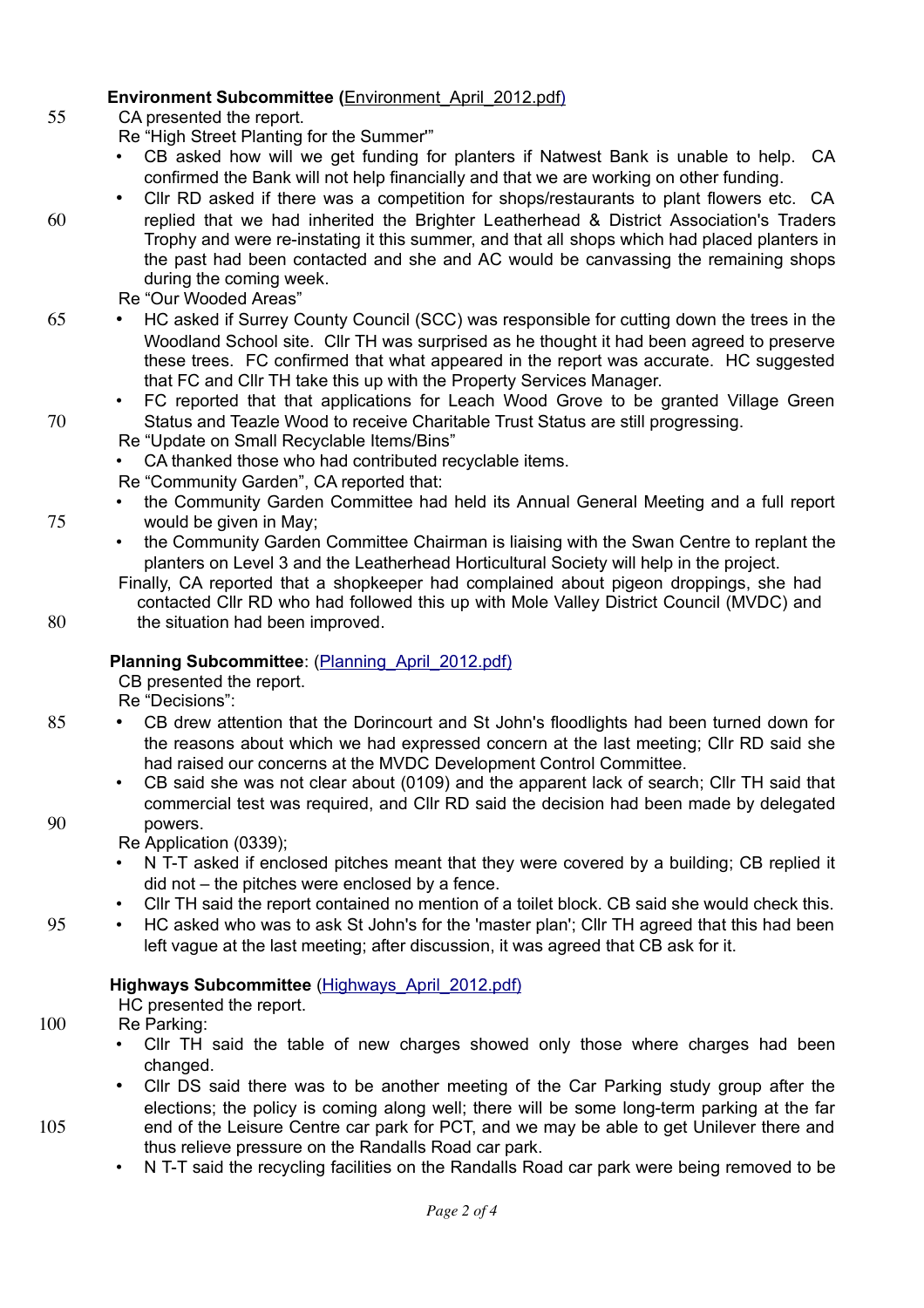sited elsewhere; Cllr DS said they would probably be removed to a site by the Leisure Centre and this would enable more spaces to be made available in the Randalls Road/Bull Hill car park.

- AC pointed out that the Mary Portas report advocated free parking; Cllr DS said the Council would lose too much income and could not afford this.
- FS asked why we could not have 30 minutes car-park fee in Leatherhead car parks; Cllr DS said this would also decrease income too much.
- N T-T reported that the zebra crossing on the ramp into the Swan Centre car park is worn, barely visible and dangerous.
	- CA reported that the hole by the manhole cover in Church Street had now been filled but the manhole cover still made a terrible noise when traffic passed over it; Cllr TH said someone would look into the matter.
- HC reminded us to report problems on the SCC website. 120
	- Cllr DS said the road islands in Leret Way near the junction with Bull Hill were now fixed.
	- FC said Fortyfoot Road receives a lot of traffic and is again full of potholes; CA asked whether, although the road is not adopted. SCC did not have some responsibility in repairing it; Cllr TH said the SCC does try to make repairs there when it can.

#### 125

130

110

115

## **(b) Meetings attended by Committee Members**

## **Green Mole Forum Meeting (27th Feb.)** [\(GMF\\_April\\_2012.pdf\)](http://www.leatherheadresidents.org.uk/Reports/GMF_April_2012.pdf)

FC presented the report.

## **MVDC Resilience Forum (12th March)** [\(Resilience\\_April\\_2012.pdf\)](http://www.leatherheadresidents.org.uk/Reports/Resilience_April_2012.pdf)

CA presented the report on behalf of HP

Cllr B L-C said that in the last full paragraph, "local Councillors" should be added to the list of authorities to contact.

#### 135

## **Norbury Park Liaison Group (19th March)** [\(NPLG\\_April\\_2012.pdf\)](http://www.leatherheadresidents.org.uk/Reports/NPLG_April_2012.pdf)

CA presented the report.

Re "Swanworth Farm and the Sawmill" CA reported that;

- Surrey Wildlife (SWT) trust had stated it could not give a tenancy of more than 10 years.
- Cllr TH, who had been at the meeting, queried this as the Norbury Farm tenancy lasted through the life of the farmer and passed to his son, also Bocketts Farm are negotiating for the tenancy to be able to passed on to the daughter.
	- The negotiations regarding SWT & the farmer, Nick Bullen, cannot be further commented upon.

#### 145

140

#### **Meeting organised by CPRE on "Localism" (24th March)** [\(Localism\\_April\\_2012.pdf\)](http://www.leatherheadresidents.org.uk/Reports/Localism_April_2012.pdf) CB presented the report.

This prompted some discussion on the town centre and especially on Church Street with its empty shops. Nothing was decided.

150

# **6. Notice of meetings members will be attending**

CB reminded us she would be attending the MVDC Development Control Committee on  $4<sup>th</sup>$ April on behalf of the LRA.

No other notices of future meetings. 155

# **7. Reminder of AGM & Olympic Presentation (May 28th)**

HC reminded us of the Olympic Presentation to be given by Louise Bircher (MVDC) and Surriya Subramanian (SCC) in the Abraham Dixon Hall on the  $28<sup>th</sup>$  May.

RB confirmed that our AGM would take place at 7.30 pm and the Olympic presentation at 8.00 pm on that day. 160